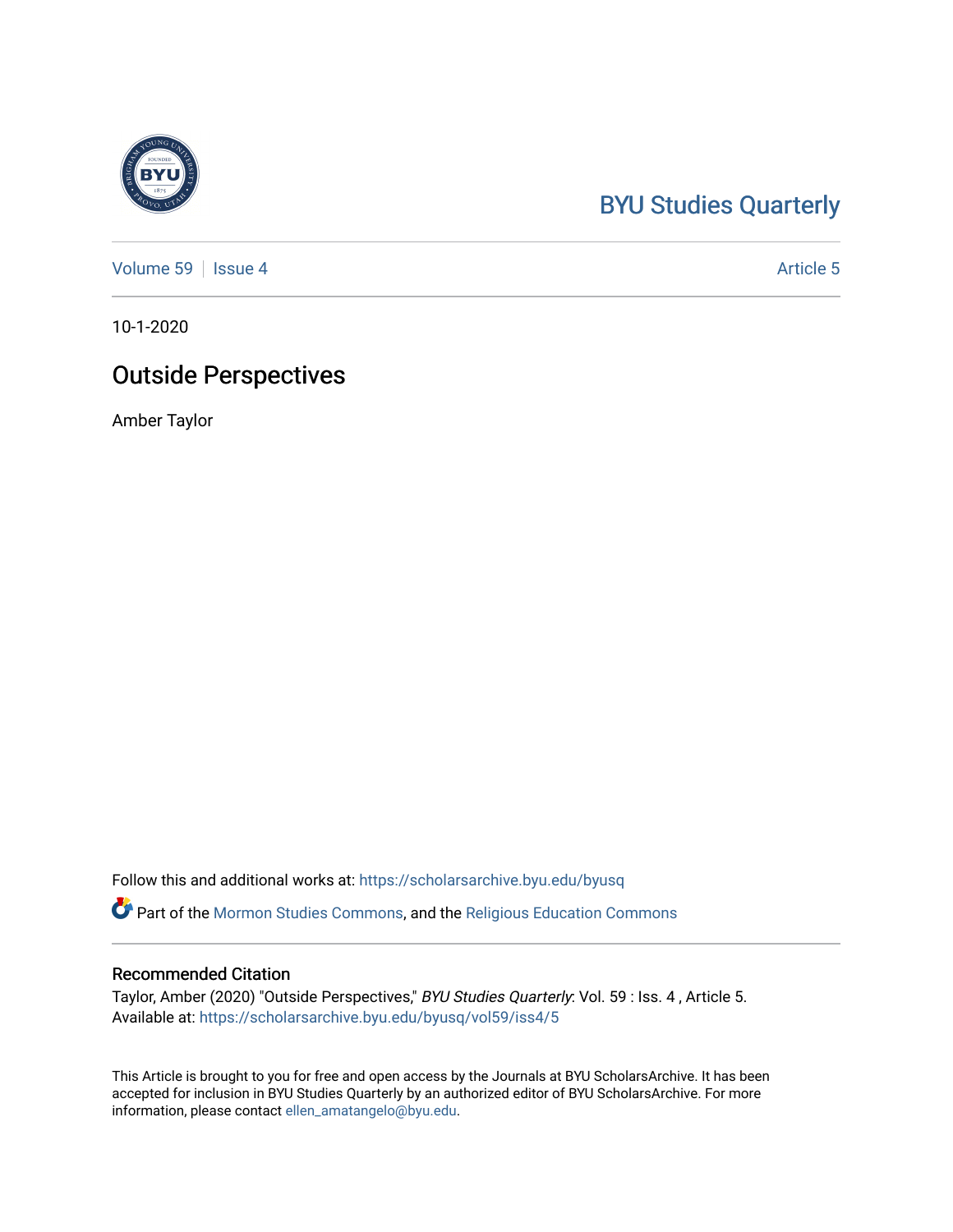## **Outside Perspectives**

*Amber Taylor*

 $\prod$  think most of us are familiar with a recent trend in storytelling to revisit and tell a traditional tale from the perspective of the antagonist. The live-action Disney movie *Maleficent,* for example, provides an empathetic backstory to the terrifyingly evil, but otherwise flat, character of Maleficent in the iconic animated version of *Sleeping Beauty.* The popular musical *Wicked,* by Stephen Schwartz, does the same with the character Elphaba, the Wicked Witch of the West in *The Wizard of Oz.* Even children's books have gotten in on the postmodern storytelling action. In *The True Story of the Three Little Pigs,* Alexander T. Wolf tells his side of the story, in which he explains that a simple sneeze and the need to borrow a cup of sugar to make Grannie a birthday cake have been misunderstood and blown way out of proportion, leading to the erroneous conclusion that he is the bad guy.

It is my aim here to do something similar: I hope to explore the story of the creation of the BYU Jerusalem Center from the perspective of those usually seen as the antagonists. But I also hope to bring out the voices of others, perhaps not antagonists so much as interested but confused onlookers and even firm supporters but, nonetheless, voices we don't hear from nearly as often.

I begin with some context. To talk about outside views of the Center's construction is to attempt to understand a controversy in Israeli society that burned hot and bright for a few years in the mid-1980s. Like many issues relating to religious versus state authority in Israeli society, the question of whether to allow a university affiliated with a non-Jewish, arguably Christian, passionately mission-oriented Church

*BYU Studies Quarterly 59, no. 4 (2020)* 37

1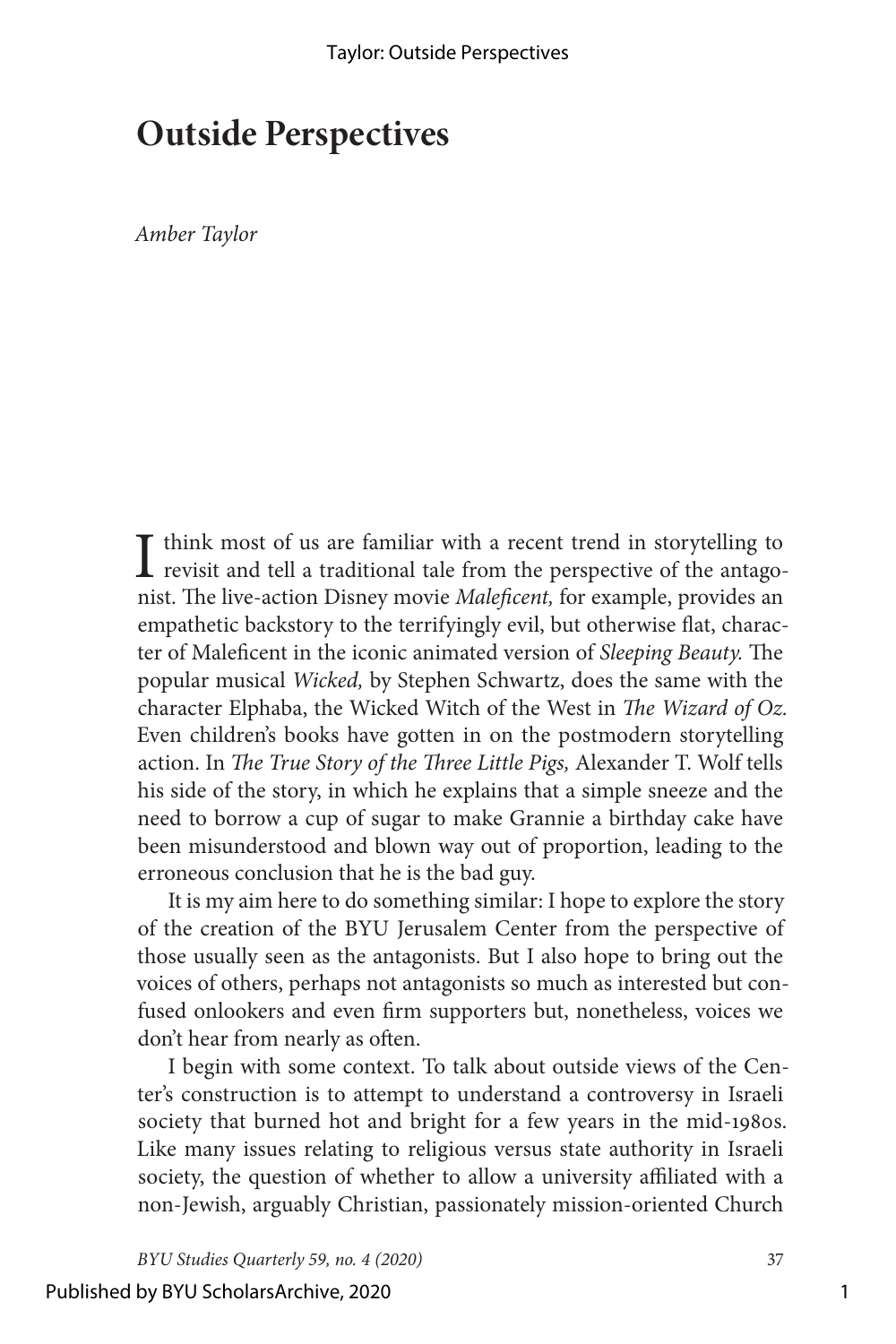to build a study and worship center in the very *heart* of Judaism, on one of the most coveted parcels of land in the world (one which overlooks Judaism's most holy sites), was a hotly debated issue.<sup>1</sup> And, as is generally the case in Israeli political controversies dealing with religion in a presumably democratic (albeit Jewish) state, it was the ultra-Orthodox fanning the flames, before the issue burned itself out and the activists moved on to other causes *du jour* demanding their attention.<sup>2</sup>

The public outcry that accompanied the Center's creation for most of its construction period was indeed loud and heated, even if it was relatively short-lived. Some context for that debate can help explain why it happened at all, and why it was so heated. Israel, and Jerusalem in particular, has become highly accustomed, perhaps even inured, to an almost constant stream of heated political debates about how *Jewish* Israel and its most sacred city should be, or even about what *Jewishness*  is, and what *sacred* means in a city that houses some of the holiest sites of three of the world's largest religions.<sup>3</sup> Then, of course, how to *maintain* whatever sacredness one feels is crucial to Jerusalem's welfare—which, many feel, is central to the welfare of the entire world—takes the debate even further. Thus, the fate of Jerusalem and who or what belongs in it is an issue about which a great many of the world's people—nations

3. These questions, and countless others relating to the nature of the Jewish state, are the subjects of a great deal of scholarly attention—much more than I can include here. But for some introductory reading, see the following. On attempts to define *Jewishness*, see Shaye J. D. Cohen, *The Beginnings of Jewishness: Boundaries, Varieties, Uncertainties* (Berkeley: University of California Press, 1999). On questions of Judaism in Israel, see Uzi Rebhun and Chaim I. Waxman, eds., *Jews in Israel: Contemporary Social and Cultural Patterns* (Waltham, Mass.: Brandeis University Press, 2004). On contested narratives of Jerusalem and its meaning for differing groups of Jerusalemites, see Dana Hercbergs, *Overlooking the Border: Narratives of Divided Jerusalem* (Detroit: Wayne State University Press, 2018); and Hillel Cohen, "The Temple Mount/al-Aqsa in Zionist and Palestinian National Consciousness: A Comparative View," in *Israel Studies Review* 2, no. 1 (Summer 2017): 1–19. Finally, on the role protests play in Israeli political action, see Gadi Wolfsfeld, *The Politics of Provocation: Participation and Protest in Israel*  (Albany: State University of New York Press, 1988).

<sup>1.</sup> For a more thorough treatment of the debate and its implications, see my dissertation, "Contest and Controversy in the Creation of the Brigham Young University Jerusalem Center" (Brandeis University, 2019).

<sup>2.</sup> For a thorough treatment of ultra-Orthodox (*haredi*) Jews and their political activism in Jerusalem, see Roger Friedland and Richard Hecht, *To Rule Jerusalem* (Cambridge: Cambridge University Press, 1996). Note that although I refer to this group of fervently religious Jews as "ultra-Orthodox" here for the purpose of accessibility to readers less familiar with Israeli society, members of this group prefer the term *haredi,* a Hebrew term that indicates their anxiousness to fulfill the word of God.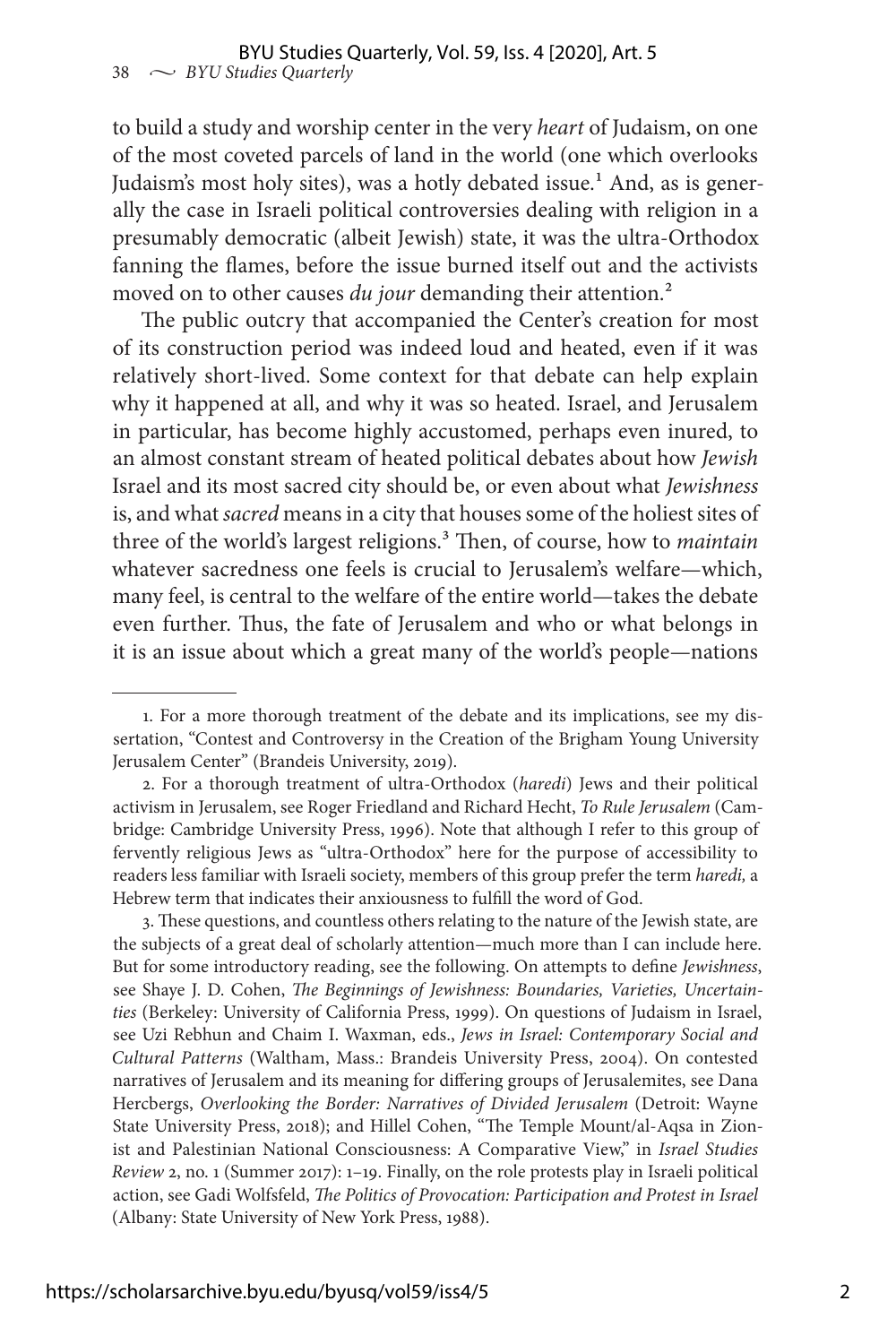

Sign at the entrance of the Jerusalem Center. Photograph by Mark Philbrick. Courtesy BYU Jerusalem Center.

and governments, communities and religious groups—have strong and disparate opinions. In Israel, these debates happen at every level—in neighborhoods between neighbors and friends and among various strands of Jewish and Palestinian society, not to mention others, such as Orthodox or Armenian Christian residents of Jerusalem, who also have a vested interest. And they are always prominent in Israeli politics, at the local level in Jerusalem's municipal meetings between religious and nonreligious Jews, with a frequent splash of Palestinian frustration added to the mix, and at the level of national government as well. Those even moderately familiar with Israeli society and politics know that the list of issues being hotly debated is nearly endless, and their frequency in public discourse nearly constant.

As a consequence, when the ultra-Orthodox Jewish community in Jerusalem, and then more broadly throughout Israel, sounded an alarm over what quickly became known as the "Mormon University" on Mount Scopus, public opinion quickly settled along the usual lines of division. However, instead of simply describing Israeli society and politics (a feat that would require at least a semester and, for many, even years of study in a PhD program), I am going to attempt to let those with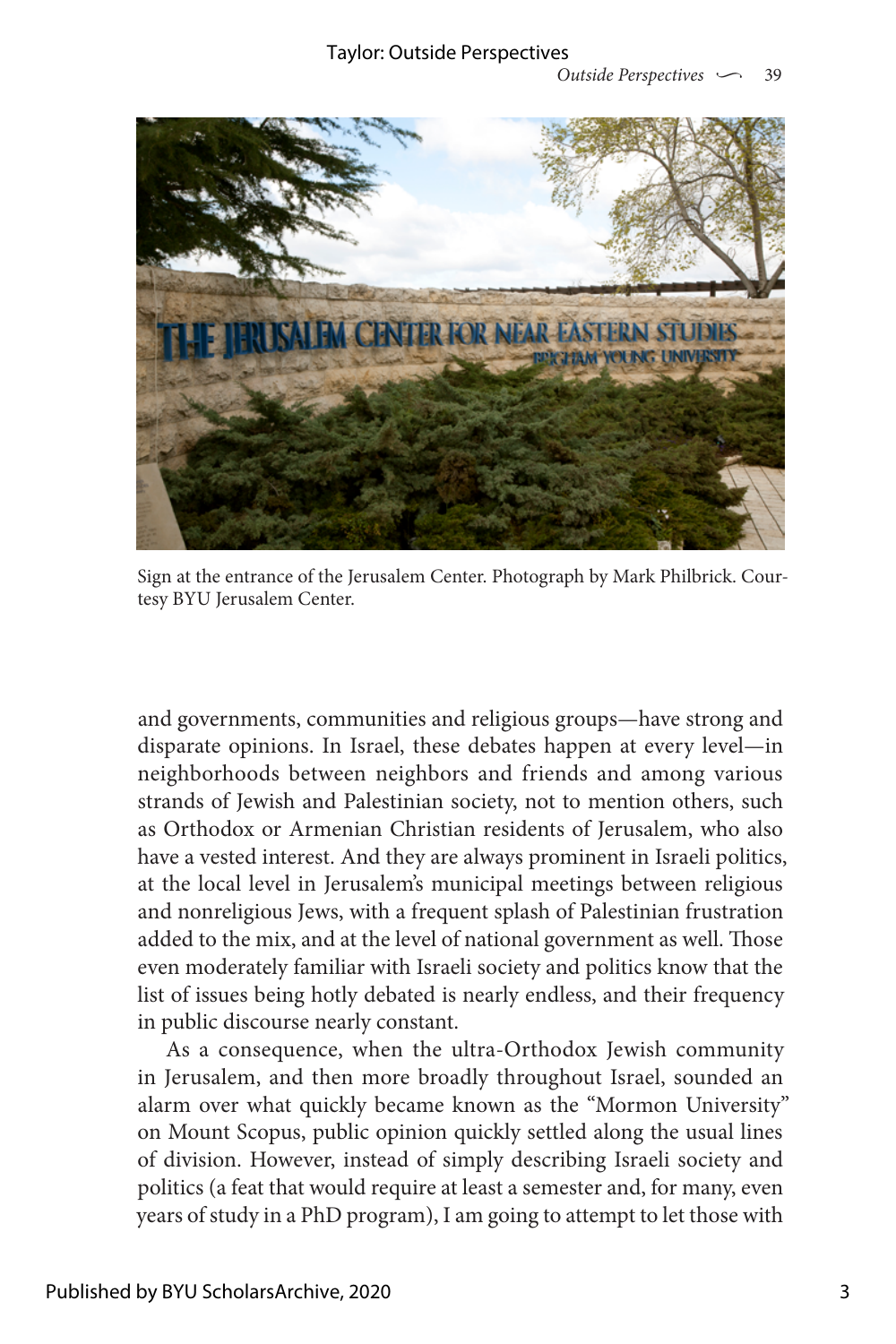a stake in the question of whether the "Mormon University" should be completed speak for themselves—at least as much as I am able to, not being a member of any of these communities.

Let me begin by telling the story from the perspective of those whose voices received little publicity during the controversy. The most obvious of these would be the local Palestinians living in the Sheikh Jarrah neighborhood, where the Center resides.

A woman who lived in the neighborhood at the time, Malak Sharaf, spoke with me about her experience.<sup>4</sup> She and her neighbors had noticed the building going up and initially wondered if it was an Israeli institution. This worried them, since they had repeatedly lost land to the Israeli government since the 1948 war in which Jews acquired a state but Palestinians were notably left stateless. Malak's family, for instance, had lost all their land in Haifa and Jaffa. Were her neighbors now going to lose this local land to the Jewish state as well?

However, soon she and her neighbors learned it was a foreign institution that was building, which eased their fears a bit and also piqued their curiosity. Were the Israelis really going to allow a non-Jewish institution to build in Jerusalem? Most had no idea which institution was constructing this building. But Malak's neighbor, who was Christian, told her they were Mormons and that they were bad people. But Malak was curious, attributing the dislike of the Mormons to her friend's religious zeal. Also, a family friend had connections with the Center, and before long she had been offered a job there, which she enjoyed for many years.

Most people in the local Arab community, she explained, were simply curious about this big, beautiful building going up in their neighborhood. To be sure, a few articles in local Arabic newspapers raised alarm, emphasizing the Latter-day Saint affinity for Jews and Jewish perspectives on the conflict.<sup>5</sup> These seem to have not been especially common. But, as Malak explained, as local residents got to know the staff and students affiliated with the Center, they began to like them more and more. The students were courteous and kind, and the Center employed Arabs as often as it did Jews. By the time the Center was in full operation, local Palestinians generally viewed the building and the students attending there quite favorably.

<sup>4.</sup> Conversation with Malak Sharaf, January 1, 2018, used with permission.

<sup>5.</sup> See, for example, "Mormons Planing [*sic*] Church Center on Confiscated Land," *Al-Fajr,* September 14, 1984, 9, accessed from the David Galbraith file, box 8, folder 2B, L. Tom Perry Special Collections, Harold B. Lee Library, Brigham Young University, Provo, Utah.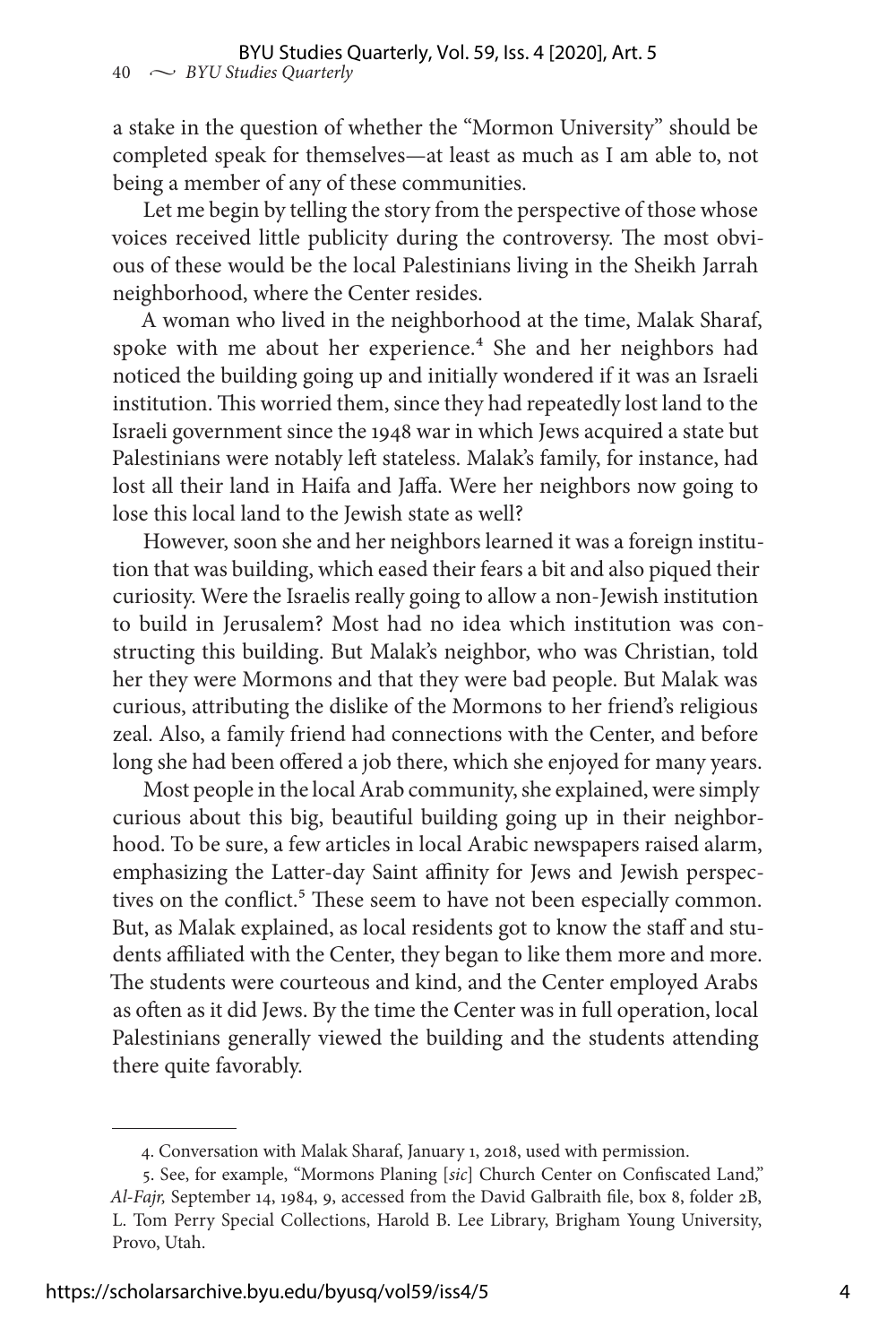As noted earlier, local Christians—Arab and otherwise—*were* concerned, but in truth Christian sentiment was mixed. Local Arab Christians initially knew little about the church behind the building, but many of their leaders were in close contact with missionaries and other international Christian organizations who had some experience with the Latter-day Saints, and these warned their fellow religionists in Jerusalem to avoid the Mormons. They likely did not want Latter-day Saints to interfere with their own ongoing missionary work, and as part of this, they needed to be sure the Israeli public understood that they were not affiliated with the Mormons. Christian leaders from eight local denominations explained this in a press conference in July 1985, repeating a refrain with which Latter-day Saints were all too familiar: "Mormons," they insisted, "are not Christians."6

Although Christian perspectives are more difficult to find, I would speculate that their frustration was with more than simply Jewish confusion of Latter-day Saints with what they saw as true Christianity. Just a few years earlier, a historic building belonging to the Baptist Church in Jerusalem had been burned to the ground by arsonists opposed to their missionary efforts.<sup>7</sup> The next year, a hotel in Tiberias that was hosting Christian meetings was also set aflame.<sup>8</sup> The Baptist Church took more than ten years to rebuild, and other Christian efforts to build in Jerusalem had equally been thwarted to this point, including a hotel intended to provide accommodations for service volunteers and tourists. The building effort in Gilo, in the southern part of Jerusalem, was soundly crushed by ultra-Orthodox Jewish opposition to what they saw as efforts to create a missionary center.<sup>9</sup> Indeed, for several years afterward, the empty shell of the uncompleted hotel stood as a testament to the power of Jewish opposition to any outside Christian efforts to gain a foothold in the city.

And now these Christian leaders watched as the Latter-day Saints faced the same concerted opposition. On the one hand, if the Center was successfully completed, perhaps it demonstrated an opening for other outside groups to build. This would be significant, because no

<sup>6.</sup> Haim Shapiro, "Jerusalem Official Dismisses Mormon 'Bribe Hint,'" *Jerusalem Post,* July 10, 1985; see also "Letter to the Editor" from Rev. Charles M. Kopp, United Christian Council in Jerusalem, *Jerusalem Post,* August 3, 1985.

<sup>7.</sup> Robert Rosenberg, "Jerusalem Authorities Concerned by Mounting Attacks on Christians," *Jerusalem Post,* January 23, 1981, 3.

<sup>8.</sup> Haim Shapiro and Menachem Horowitz, "Two Men Arrested in Tiberias Hotel Fire," *Jerusalem Post*, December 27, 1983.

<sup>9.</sup> See Taylor, "Contest and Controversy," 90–91.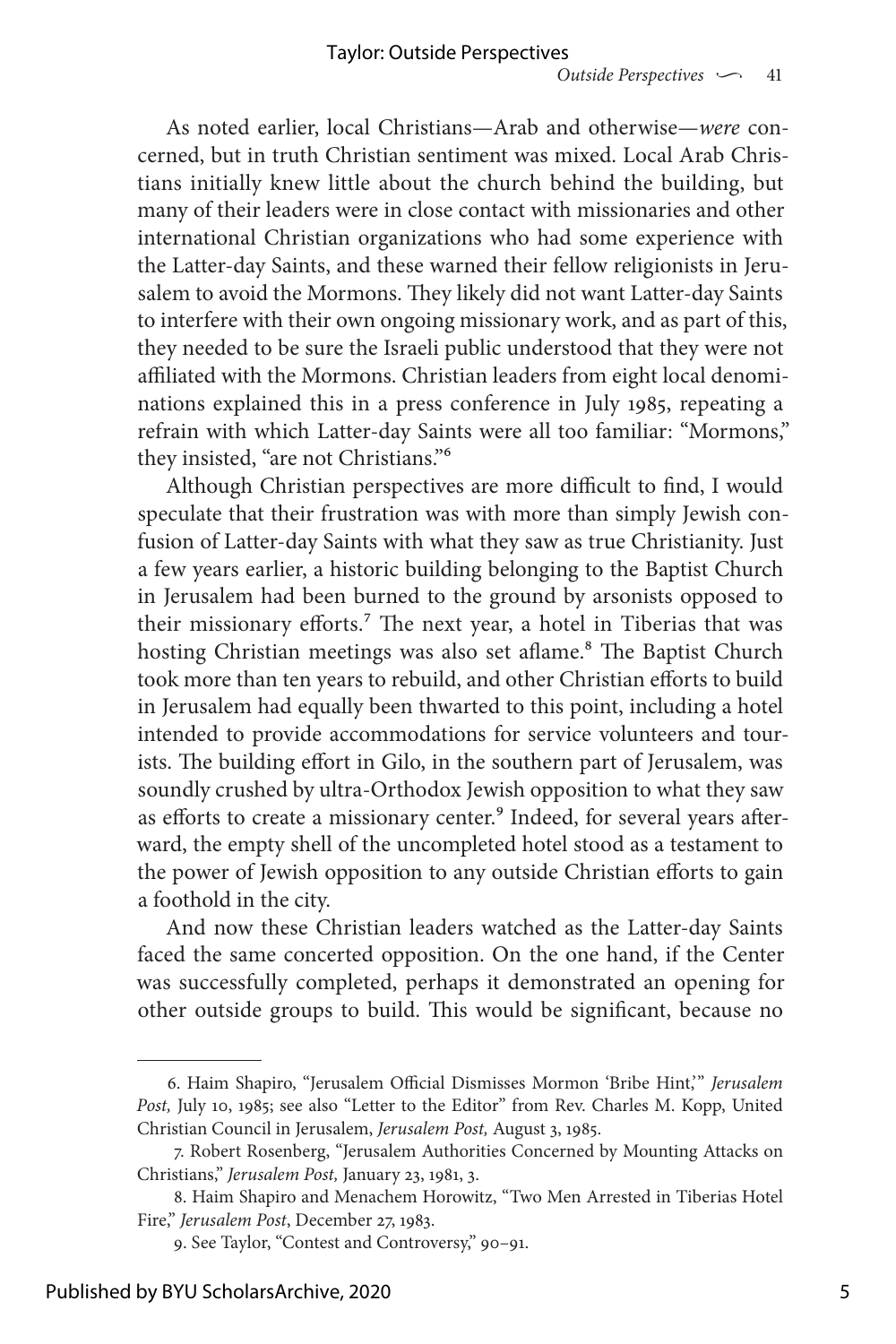Christian structure had been built in Jerusalem since the creation of the state of Israel in 1948. On the other hand, Christian groups who disliked the Latter-day Saints almost certainly chafed at the idea that they might be the ones to do what Christians with more history in the city had been unable to. Articles in Christian newspapers and periodicals reporting on events in Jerusalem and the Holy Land in this period offered both perspectives, although mention of the BYU Center was actually fairly infrequent.<sup>10</sup>

The real energy came from Jewish citizens of Israel—both those who favored the BYU project and those who passionately opposed it. To understand why some firmly supported the creation of the BYU Jerusalem Center and others so ardently opposed it, some history is required. For the most part, the Center's opponents were Orthodox and ultra-Orthodox Jews, although they were joined by a few secular but nationalist Jewish Israelis. Those supporting the Center's creation, or at least the right of the Latter-day Saints, as much as anyone else, to build in the Holy City tended to be secular and from a more liberal Jewish tradition.

This divide is centuries old and particularly bitter in Israel. Keep in mind that in explaining this divide, I am greatly simplifying what is a rich and diverse Jewish history. Orthodox, who often refer to themselves as *datim,* or religious, and ultra-Orthodox Jews, who refer to themselves as *haredim,* or those who fear God's word, believe that preserving Jerusalem's holiness, as they see it, is not only their manifest duty to God but is vital to warding off calamity if that holiness is lost. Unholy people and actions in this holiest of cities threaten to bring the wrath of God upon the entire world. Thus, the ultra-Orthodox *haredim,* who see themselves as the protectors of God's holy word in the Torah and of the Holy City itself, rally to any call to protect the holy city against unholy influences. *Haredim* are only a small fraction of Israel's population (although their percentages are much higher in Jerusalem), yet their political influence vastly outweighs their numbers, for a whole host of reasons impossible to delve into here.

Secular Jews, or *hilonim,* as well as more liberal religious Jews in Israel generally come from a very different Jewish tradition. This tradition is every bit as Jewish but leads them to view the world and their

<sup>10.</sup> See Taylor, "Contest and Controversy," 184–85. For an example of the kinds of Christian publications on the controversy over the BYU Jerusalem Center, see Thomas Idinopulos, "Mormon-Jewish Turmoil in Zion," *Christian Century* 102 (December 1985), 123–26.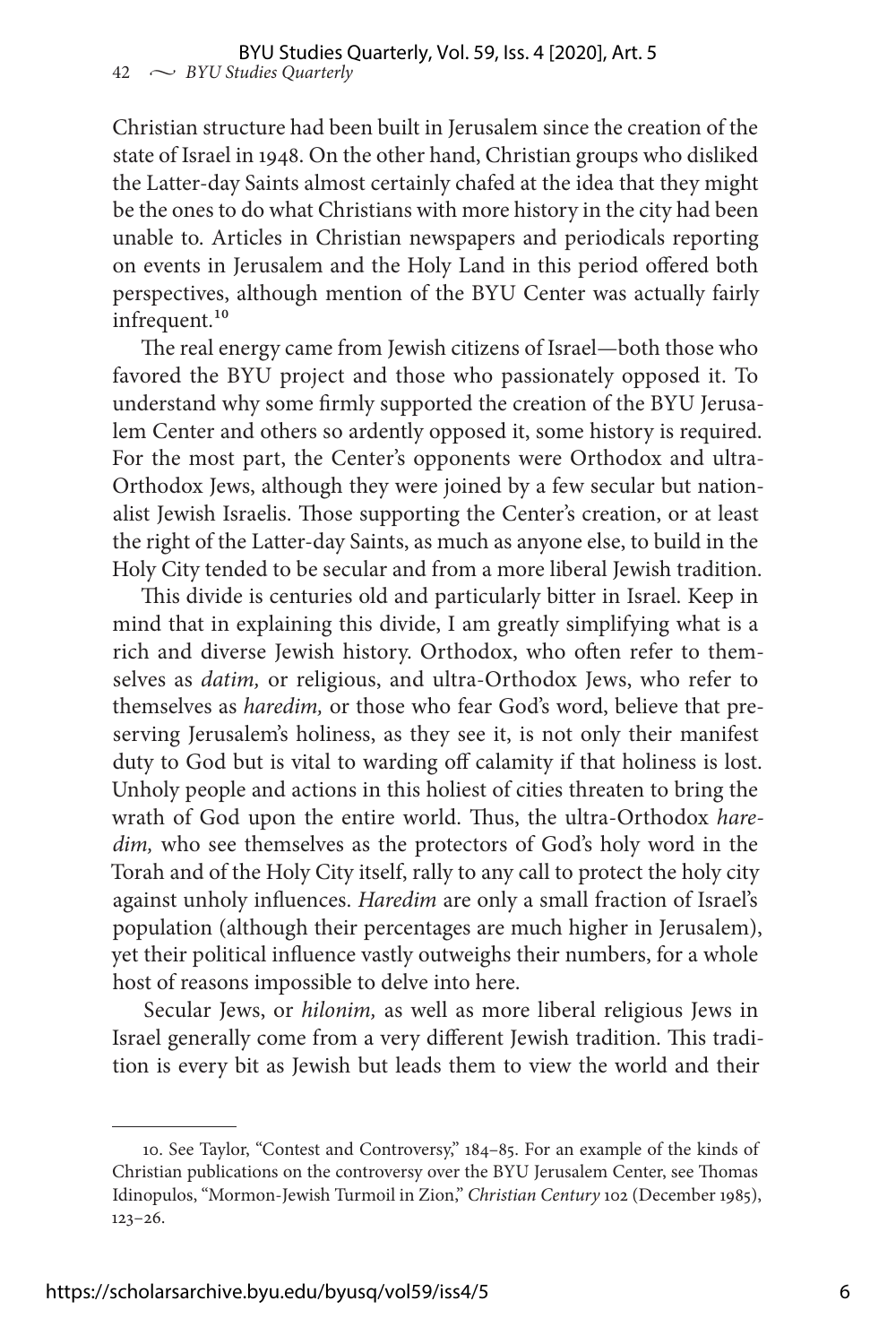own place in it differently from the *datim and haredim.* For them (and remember this is a simplification), Judaism's contribution to the world is not so much in preserving holiness but in helping to heal a broken world through positive action. Thus, this tradition tends to be more progressively oriented and to favor a plurality of religious experience, rather than keeping out threatening, unholy influences.

Two key figures in Jerusalem during this period essentially epitomize these two perspectives and how they interact in Israel. Rabbi Menachem Porush came from one of the most prominent religious families in Jerusalem. He was among the most powerful religious figures in the *haredi* community and likewise wielded a great deal of political influence.11 He almost certainly considered Jerusalem's secular, pluralistic mayor, Teddy Kollek, to be his archnemesis. Kollek was raised in Vienna in a family that, although secular, maintained a strong Jewish identity. He envisioned Jerusalem as a cosmopolitan, pluralistic city. He wanted all religions to have a place there, as he saw this essential to ensuring that the world's powers would be inclined to support Israel and its claim to Jerusalem.<sup>12</sup>

Both men had occasion to talk with Latter-day Saint leaders, and the conversations were telling of how they viewed the Church, the BYU Center it was working to build, and the role this all played in the ongoing battle over the character of Jerusalem. In 1972, President Harold B. Lee visited Jerusalem, and while there he met with Mayor Kollek. Having learned of the mission of Orson Hyde in 1841 to dedicate Palestine for the return of the Jewish people and being an expert in forging relations with potential allies, Mayor Kollek joked with President Lee, "You know, we Jews wouldn't be here if it weren't for Mr. Orson Hyde and his prayer on the Mount of Olives."13 Twenty years later, speaking on a more serious note to BYU Jerusalem students at a function in 1992, Kollek commented on the difficult struggle he had waged to overcome the opposition to the Center and allow the Church to complete the building, a struggle which

<sup>11.</sup> For more on Porush and his influence in Jerusalem politics, see Friedland and Hecht, *To Rule Jerusalem.*

<sup>12.</sup> Kollek described his vision and his reasoning on dozens of occasions, recorded in various places. For an example, see his book, co-authored with Shulamith Eisner, *My Jerusalem: Twelve Walks in the World's Holiest City* (New York: Summit Books, 1990), 128. He also gives a clear account of his effort to prevent division or internationalization of the city in "Jerusalem," *Foreign Affairs* 55, no. 4 (1977): 701–16.

<sup>13.</sup> LaMar C. Berrett and Blair G. Van Dyke, *Holy Lands: A History of the Latter-day Saints in the Near East* (Salt Lake City: Deseret Book, 2005), 370–72.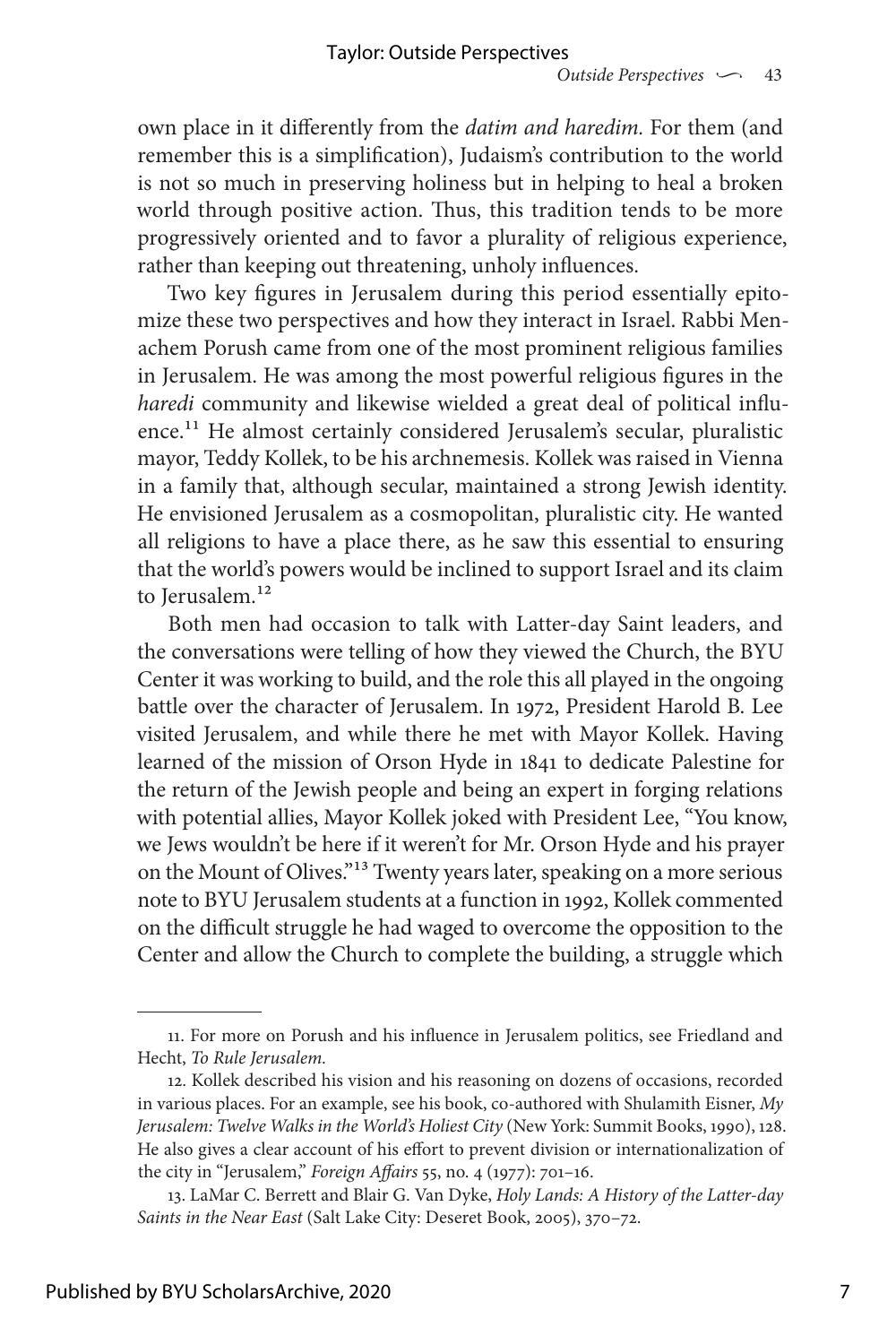he described as "perhaps the most difficult and certainly among the most important" in his "25 years as mayor."14 To the students he explained that it "was not a struggle for the Mormons, but rather . . . for tolerance in a city that should set an example to the world . . . in which everyone may pray to his God in his way without restriction."15

Rabbi Porush's vision of both the city and the BYU Jerusalem Center differed starkly from Kollek's. In an effort to halt construction of the Center, Porush joined with other Orthodox and ultra-Orthodox leaders in calling for a campaign of opposition—a campaign which, as I noted at the beginning, was merely one in a steady stream of ultra-Orthodox efforts to protect Jerusalem and Judaism from what they view as harmful influences. On several occasions between 1984 and 1987, tens of thousands of *haredi* Jews flocked to sites in Jerusalem that had been designated for protest. In July 1985, the Western Wall was flooded with men in black who arrived to participate in a sit-in rally in which they prayed and heard speeches condemning the building of the Center.<sup>16</sup> Added to these large rallies was the almost constant presence of a small group of protestors at the building site itself as well as personal threats to Latter-day Saints living in Jerusalem, such as David Galbraith and D. Kelly Ogden, who were helping to coordinate the building effort.<sup>17</sup> They, more than anyone else, bore the direct brunt of the often virulent opposition.

While the perceived Mormon threat served as a useful political tool uniting religious Jews behind a clear and simple cause, the concerns of the *haredi* leaders were, I think, genuine and based on a history and worldview that most non-Jews simply do not understand. It came from a Jewish collective memory, two thousand years in the making, of Christian persecution and abuse. In this history, when Christians failed to convert Jews, they often simply killed them or drove them from their homes.<sup>18</sup> And for Jews, conversion amounted to death anyhow, since

<sup>14.</sup> D. Kelly Ogden, *Pioneering the East* (self-published, 2002), 293. Kollek also expressed his gratefulness that the Church had not given up on the project and "desert[ed him]" when it became so difficult. "I am grateful that you stood with us." Ogden, *Pioneering the East,* 294.

<sup>15.</sup> Ogden, *Pioneering the East,* 293.

<sup>16.</sup> Friedland and Hecht, *To Rule Jerusalem,* 485. These protests often made international news. See, for example, "Mormon Center Opposed: Chief Rabbis Want Construction Halted on Mount of Olives," *Washington Post,* July 20, 1985.

<sup>17.</sup> For more on this, see Taylor, "Contest and Controversy," chap. 4: "Politics, as Usual."

<sup>18.</sup> Israeli relations with the outside Christian world are a subject greatly underresearched, particularly in English publications. However, for a treatment of Israeli-Vatican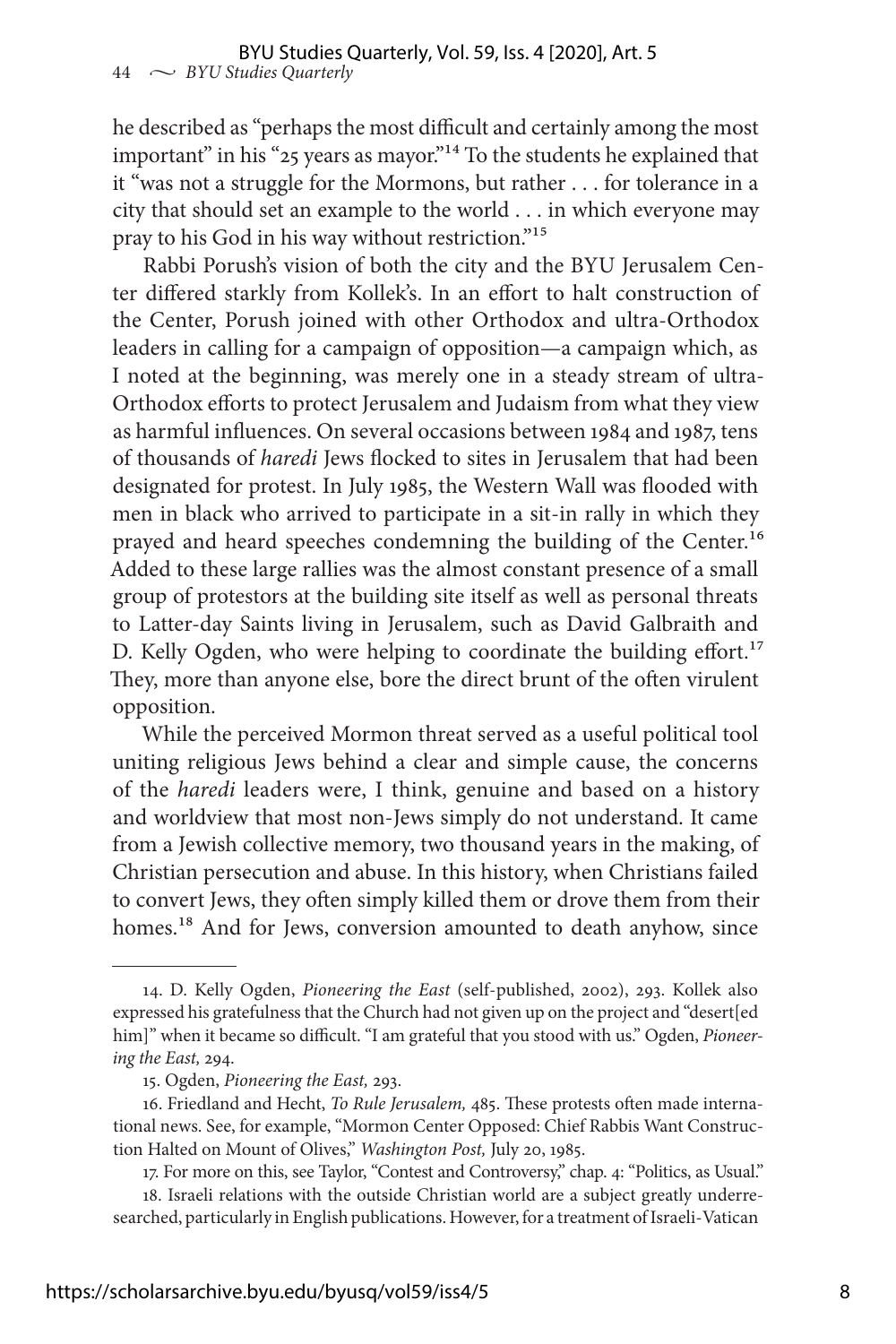either way it meant the loss of a Jew, even if that loss was, to the Christian mind, not a loss at all but the ultimate gain.<sup>19</sup> Whereas in the view of most Christian authorities throughout history, a converted Jew was still a Jew (a reality painfully highlighted when many Jewish Christians joined their nonconverted kinsfolk in Nazi concentration camps), for Jews, conversion removes one from Judaism—religion and community—altogether. What is more, this was taking place in 1985, a mere forty years after the end of World War II and the slaughter of a third of world Jewry. The memory of this incomprehensible loss was still very fresh, and the idea of losing more Jews, even if it was only to conversion, elicited, and still elicits, a visceral fight-or-flight reaction to a distinct threat—perceived or real.

Rabbi Porush attempted to communicate the basis of this reactionary fear to Latter-day Saint leadership. In July 1985, he met with Elders Howard W. Hunter and James E. Faust in Jerusalem, and both parties hoped to convince the other to retreat. Porush, leaning into the Jewish collective memory noted above, was unable or unwilling to believe that the Latter-day Saints held no secret missionary intentions. He had become familiar with Latter-day Saint missionary training manuals oriented specifically for missionaries who might teach Jewish investigators as well as early documents discussing the possibility of the Center as a visitors' center that might serve indirect missionary purposes. Even more, he had been assured by ex-Mormon activists such as Ed Decker that Latter-day Saints could never be trusted not to proselytize. With this at the forefront of his conversation, he pled with the Apostles, "Please have mercy and stop the construction!" He was equally distressed about the location of the building itself. "The Mormons had chosen 'to build on such a sacred place—Mount Scopus.'" Porush claimed that this was "'the heart and soul of the Jewish people.' They simply '[could] not tolerate [the Mormon] Center on this sacred ground overlooking the Temple Mount."20

relations in Israel's early history, see Uri Bialer, *Cross on the Star of David: The Christian World in Israel's Foreign Policy, 1948–1967* (Bloomington: Indiana University Press, 2005).

<sup>19.</sup> For more on historic Jewish-Christian relations more generally, see Stanley E. Porter and Brook W. R. Pearson, eds., *Christian-Jewish Relations through the Centuries* (Sheffield, Eng.: Sheffield Academic Press, 2000).

<sup>20.</sup> Taylor, "Contest and Controversy," chap. 3: "Persuasion, Prayer, and War." Notes taken at the meeting by David Galbraith, from his personal notes. I accessed a copy of the transcript in the Truman G. Madsen files. Some of the conversation was also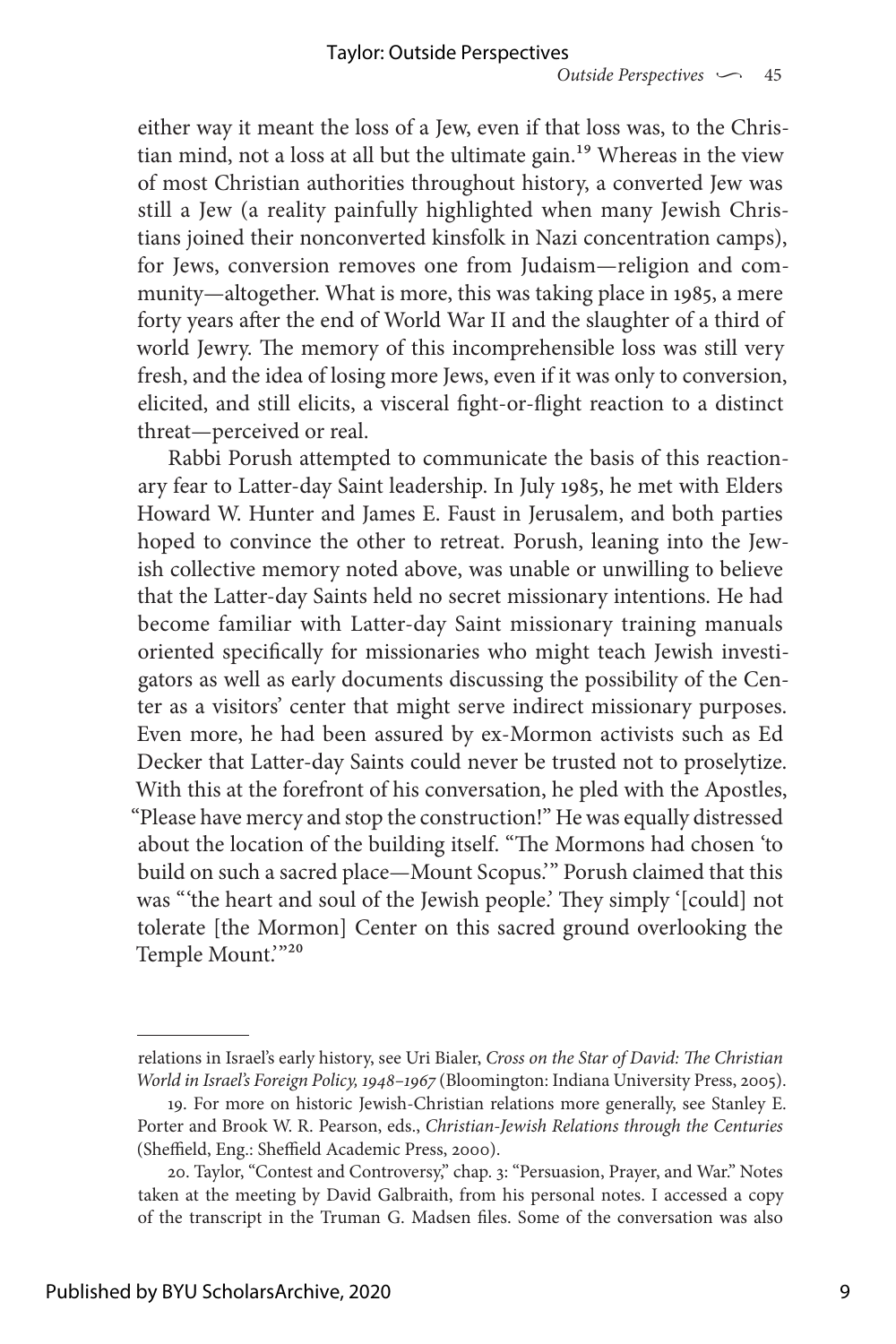These concerns, widely publicized and amplified in ultra-Orthodox media and political discourse, were the basis for the passionate opposition. They were exemplified in a pop song that contributed to the rise to stardom of a young Hassidic singer, Mordechai Ben-David, in the Orthodox Jewish world.<sup>21</sup> The catchy song, first sung in 1986 at the last of the major opposition rallies, has now, strangely enough, become commonplace in religious Jewish celebrations, such as bar mitzvahs and weddings. Yet most forget the song's origins, despite the fact that the lyrics are rather pointed in their meaning. Note that they illustrate the perspective almost point by point—the fear of missionary activity, the sense of the threat to Jerusalem's sacredness this supposedly idolatrous building represented, and the fight-or-flight (in this case, strongly fight) reaction to these fears.

Consider then Ben-David's "Yerushalaim Is Not for Sale."22 The most striking lyrics come at the beginning of the song:

Overnight—a massive construction Atop our Jerusalem mountains. A campus luring innocent souls, To drink from the forbidden fountains. Like many before, They've come here for war, We're warning them now; it won't pay.

Jerusalem; her holiness crying Defiling her dearest location, Politics blinding sense of pride. Are we not the Chosen Nation? Together as one, We will overcome, Bringing her freedom today.

CHORUS: Yerushalaim is not for sale Voices crying, Thundering throughout the cities. You better run for your life, Back to Utah overnight, Before the mountain tops open wide

recorded in an Orthodox newspaper, Menachem Porush, "No Results from Meetings with Mormons," *Jewish Press,* September 12, 1985.

<sup>21.</sup> Taylor, "Contest and Controversy," 227.

<sup>22.</sup> The song can be heard and viewed on YouTube: [https://www.youtube.com/](https://www.youtube.com/watch?v=1XiUREOUGpw) [watch?v=1XiUREOUGpw.](https://www.youtube.com/watch?v=1XiUREOUGpw)